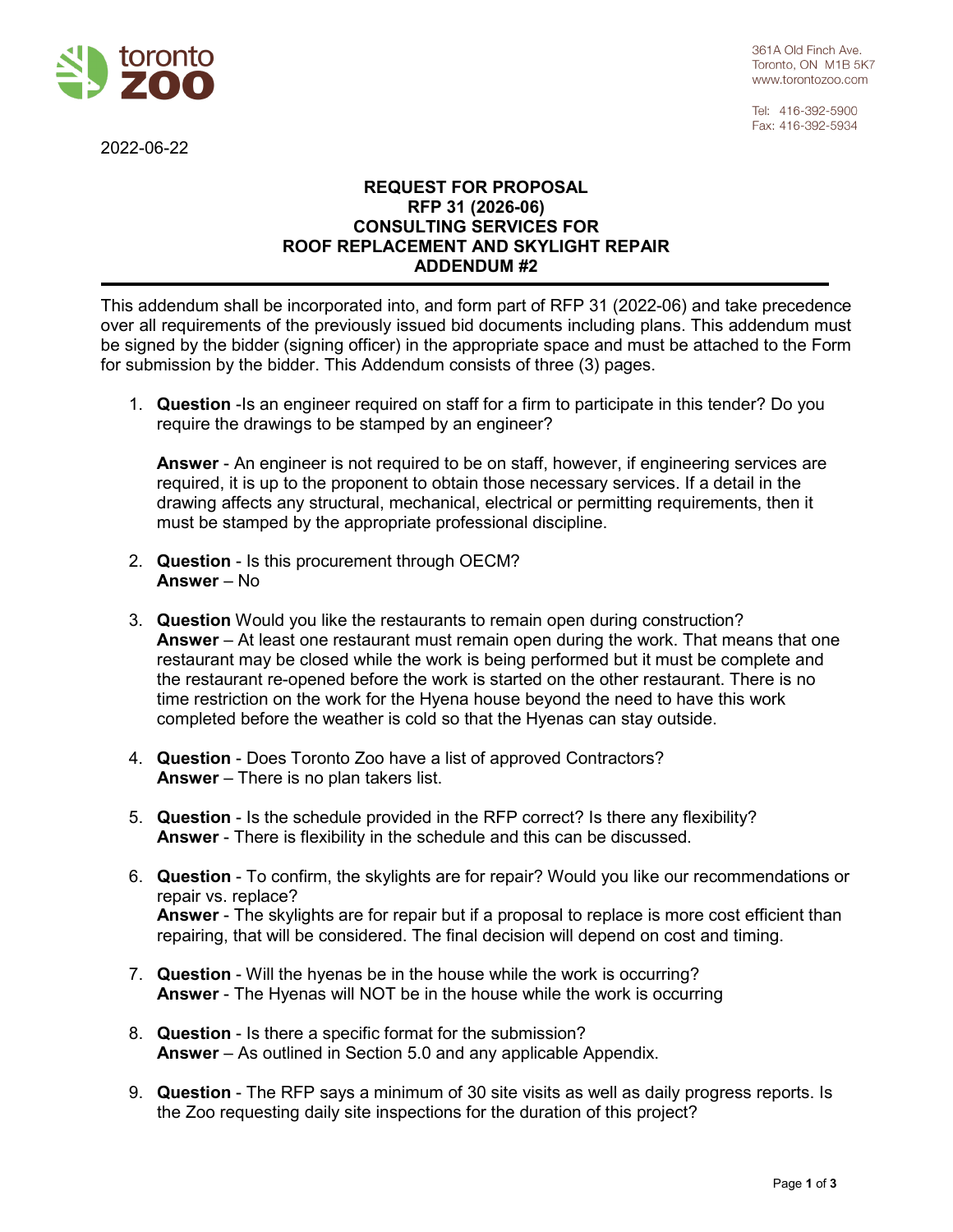## **RFP 31 (2022-06) CONSULTING – ROOF REPLACEMENT AND SKYLIGHT REPAIR ADDENDUM #2**

**Answer** - Daily may not be required if no work was performed during a specific day. However, it is required that any major work performed is inspected at the end of each day that the work is performed.

10. As noted in 2.1 e), how does the roof condition assessment report fit into the deliverables schedule.

**Question** - For 2.1 e), the requirement is for a recommendation based upon a roof condition assessment.

**Answer** - A formal roof condition assessment report is NOT required.

- 11. **Question** The RFP requests a roof condition assessment with report. Could this be rolled into a walkover/data collection for the specification development. Basically, Is the roof condition report mandatory? **Answer** - A roof condition report is not mandatory
- 12. **Question** Within Appendix A, should the Roof Condition Assessment and report be included with the fees for the Design and Tender of the Caribou Restaurant Roof Replacement. **Answer** - See response to question 10

- 13. **Question** Please confirm the deliverable submission date for the "Preliminary Draft Design Due for Caribou Roof replacement & skylight repair", as the submission date is June  $30<sup>th</sup>$ , with project award date June  $27<sup>th</sup>$ . **Answer** - See response to Question 17
- 14. **Question** Is there an allowance for contractors to assist in test cuts of the existing roof assembly and investigation of the skylights. **Answer** - Yes please add an allowance for test cuts
- 15. **Question** What is the intended assembly for the roof replacements. Is there a target Rvalue?

**Answer** - We do not have an R-value target but a recommendation should be included in the recommendations

16. **Question** - Are the 30 site reviews budgeted to include any pre-start and progress meetings?

**Answer** - Yes the pre-start and progress meetings should be included. As the work progresses, the scheduling and allocation of the site reviews can be better determined and agreed to.

17. SCHEDULE OF EVENTS

Delete original 8.0 Schedule of Events and replace with Schedule of Events (REVISED)

| <b>Pre-Award</b>                         |                     |
|------------------------------------------|---------------------|
| Release of RFP                           | 2022-06-10          |
| <b>Site Meeting</b>                      | 2022-06-15          |
| <b>Proponents' Question Deadline</b>     | 2022-06-17          |
| <b>Submission Due</b>                    | 2022-06-29          |
| Interviews, if necessary                 | Week of 2022-07-04  |
| Notification of Award By the Toronto Zoo | Week of 2022--07-04 |
| <b>Post-Award</b>                        |                     |